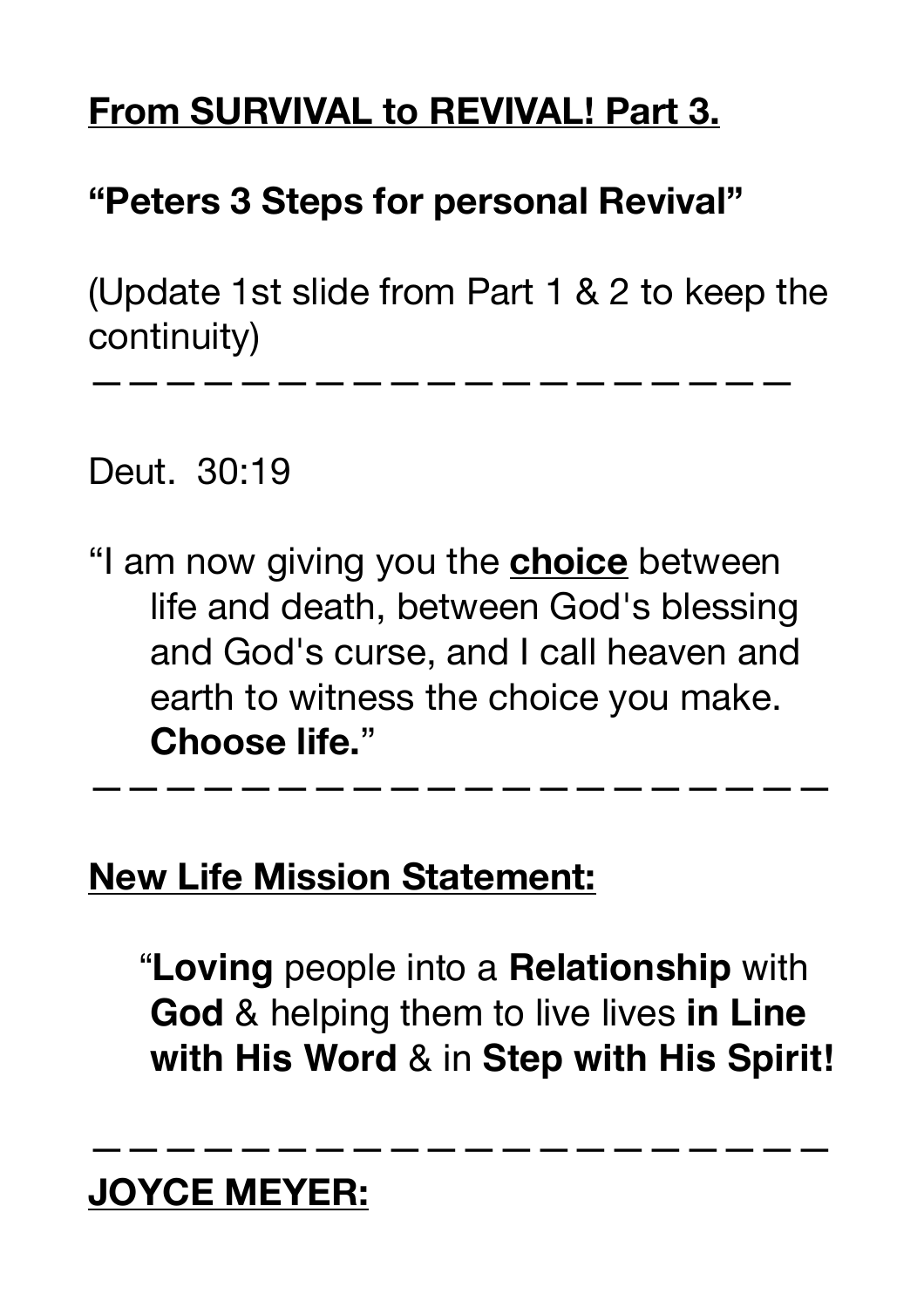"The best advice I could ever give you is to live your life according to the truth of God's Word, which is found in the Bible.

—————————-

I believe we should honor God's Word in our lives and give it a place of priority every day. We do this by reading and studying God's Word and following it to the best of our ability.

From a personal perspective, I can honestly say I love God's Word. Nothing on earth has changed me the way it has—not just as a teacher or a minister, but as a follower of Christ."

————————————————————

### **Recap PART 1 & 2**

—————————-

3 Important Steps:

**——————————**

**1. "Revival comes to hearts that are Thankful & chose a constant Attitude of Gratitude.**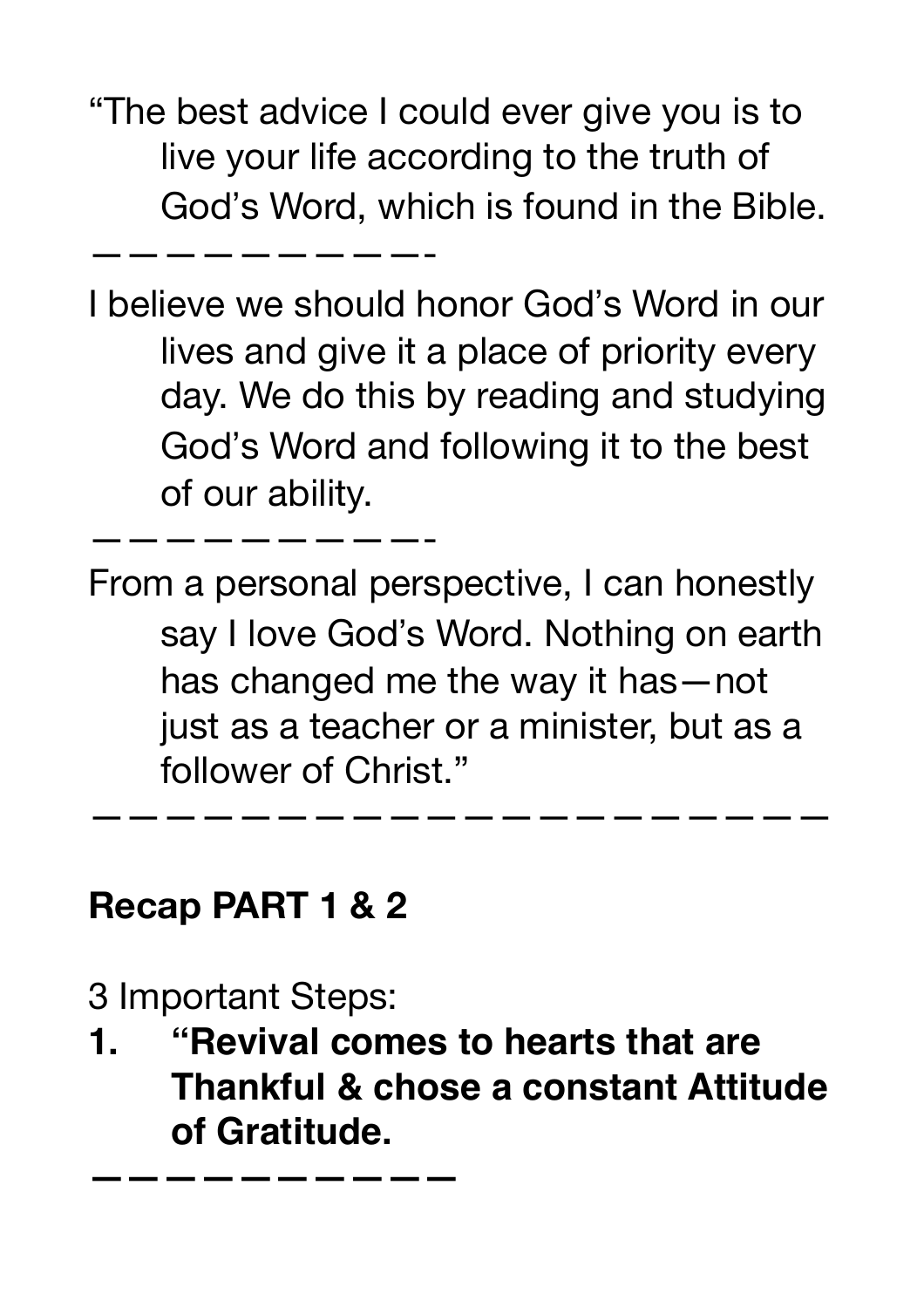## **2. Pray.**

3. Do not quench the Holy Spirit,

——————————-

…dont let the fire / flame of the Holy Spirit go out in your life.

———————————————————-

#### **Peter's 3 Steps to Personal Revival.**

Acts 3:19 (NIV)

**——————————** 

"… Repent, and turn to God, so that your sins may be wiped out, that times of refreshing may come from the Lord,"

#### Acts 3:19 AMP.

——————————-

"So repent (change your mind and purpose); turn around and return [to God], that your sins may be erased (blotted out, wiped clean),

that times of refreshing (of recovering from the effects of heat, of reviving with fresh air) may come from the presence of the Lord;"

———————————————————-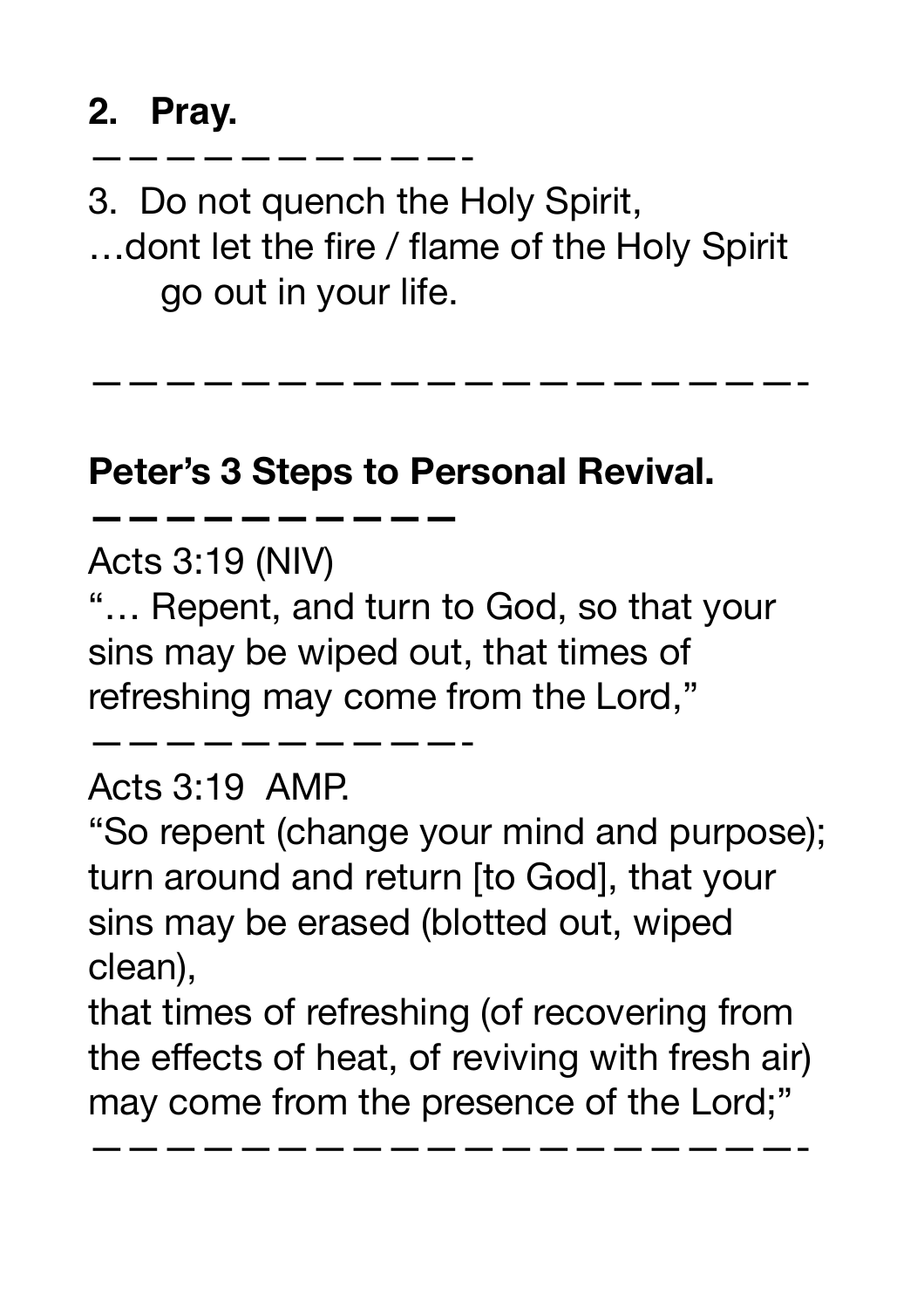# 1. **REPENT**

Romans 6:23

—————————-

———————————————

"For the wages of sin is death, but the gift of God is eternal life in Christ Jesus our Lord."

Isaiah 59:1-2

"Don't think that the Lord is too weak to save you or too deaf to hear your call for help!

It is because of your sins that he doesn't hear you. It is your sins that separate you from God…"

——————————- Prov. 28:13 "He who covers his sins will not prosper, But whoever confesses and forsakes them will have mercy."

———————————————————-

# 2. **TURN BACK TO GOD.**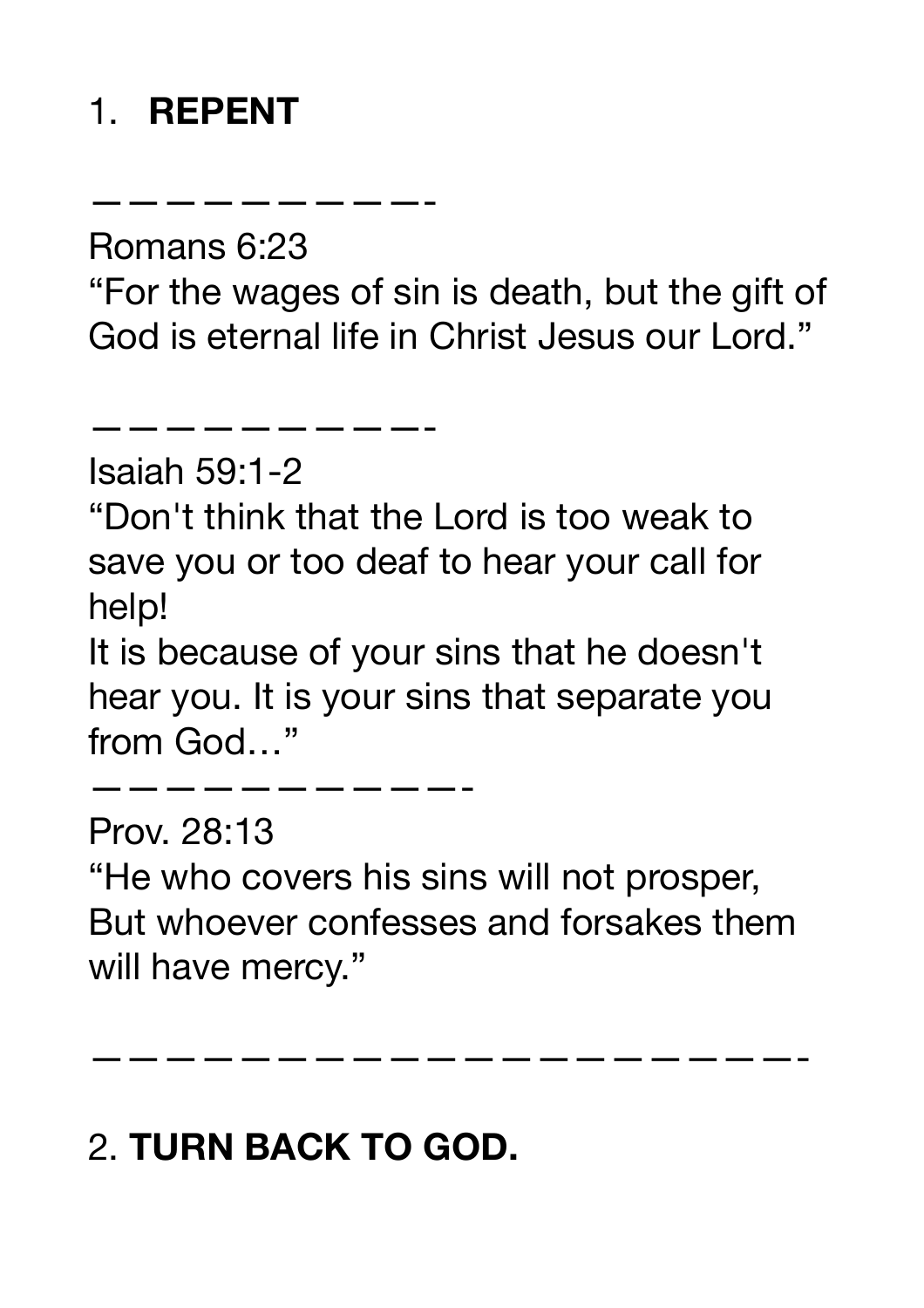# **Uzzaiah:**

2 Chronicles 26:5

**—————————**

- "… He sought God in the days of Zechariah,
- … and as long as he sought the LORD, God made him prosper."

————————————————————

**Luke 15:13-17** > The Prodigal son.

"Not long after that, the younger son got together all he had, set off for a distant country and there squandered his wealth in wild living.

After he had spent everything, there was a severe famine in that whole country, and he began to be in need.

——————————-

So he went and hired himself out to a citizen of that country, who sent him to his fields to feed pigs.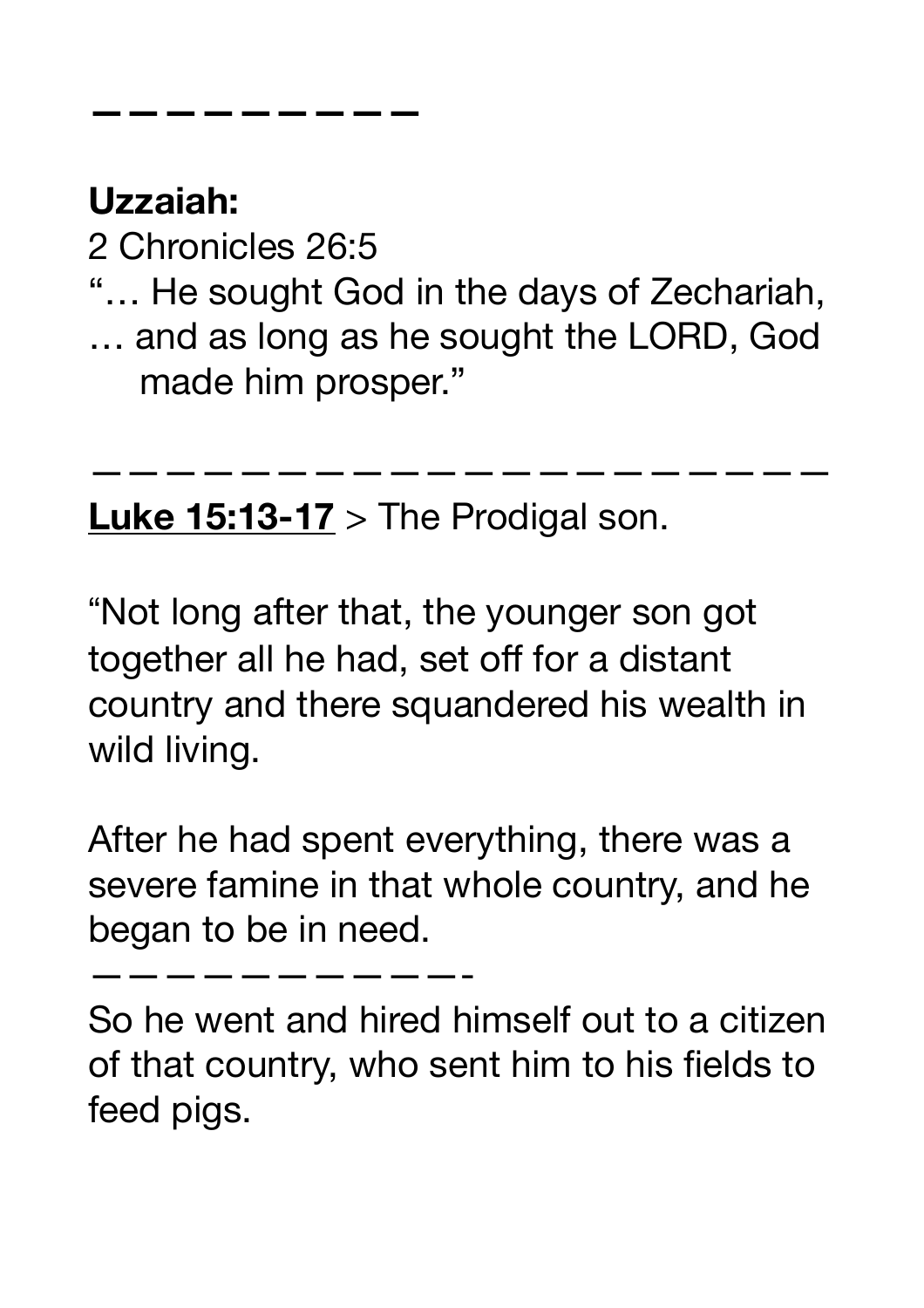He longed to fill his stomach with the pods that the pigs were eating, but no one gave him anything.

——————————

"When he came to his senses, he said, 'How many of my father's hired servants have food to spare, and here I am starving to death!"

——————————————————-

—————————————————-

# 3. **TIMES OF REFRESHING!**

NEW YORK TIMES ARTICLE - 2021

## **Titled: "There's a Name for the Blah You're Feeling: It's Called Languishing"**

Covid has left Millions feeling… "… somewhat joyless and aimless.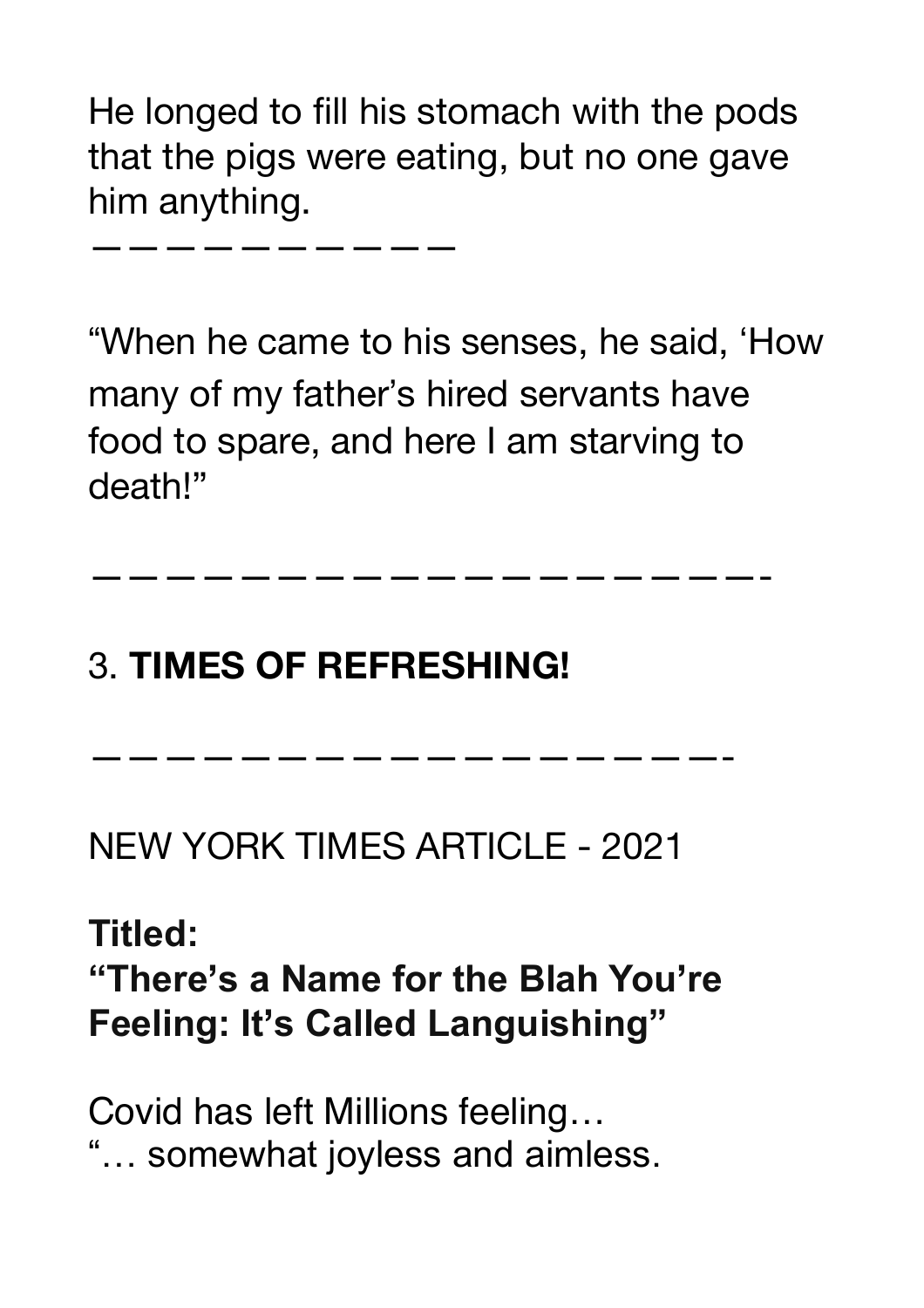"Languishing is a sense of stagnation and emptiness. It feels as if you're muddling through your days, looking at your life through a foggy windshield."

 $\overline{\phantom{a}}$  , which is a set of the set of the set of the set of the set of the set of the set of the set of the set of the set of the set of the set of the set of the set of the set of the set of the set of the set of th

"Languishing is the neglected middle child of mental health. It's the void between depression and flourishing — the absence of [well-being.](https://psycnet.apa.org/record/2003-04013-013)

You don't have symptoms of mental illness, but you're not the picture of mental health either. You're not functioning at full capacity.

Languishing dulls your motivation and disrupts your ability to focus,"

—————————————————- MAX LUCADO For those who live IN Christ Jesus:

"A new day awaits you. A new season of accomplishment, discovery, and strength.